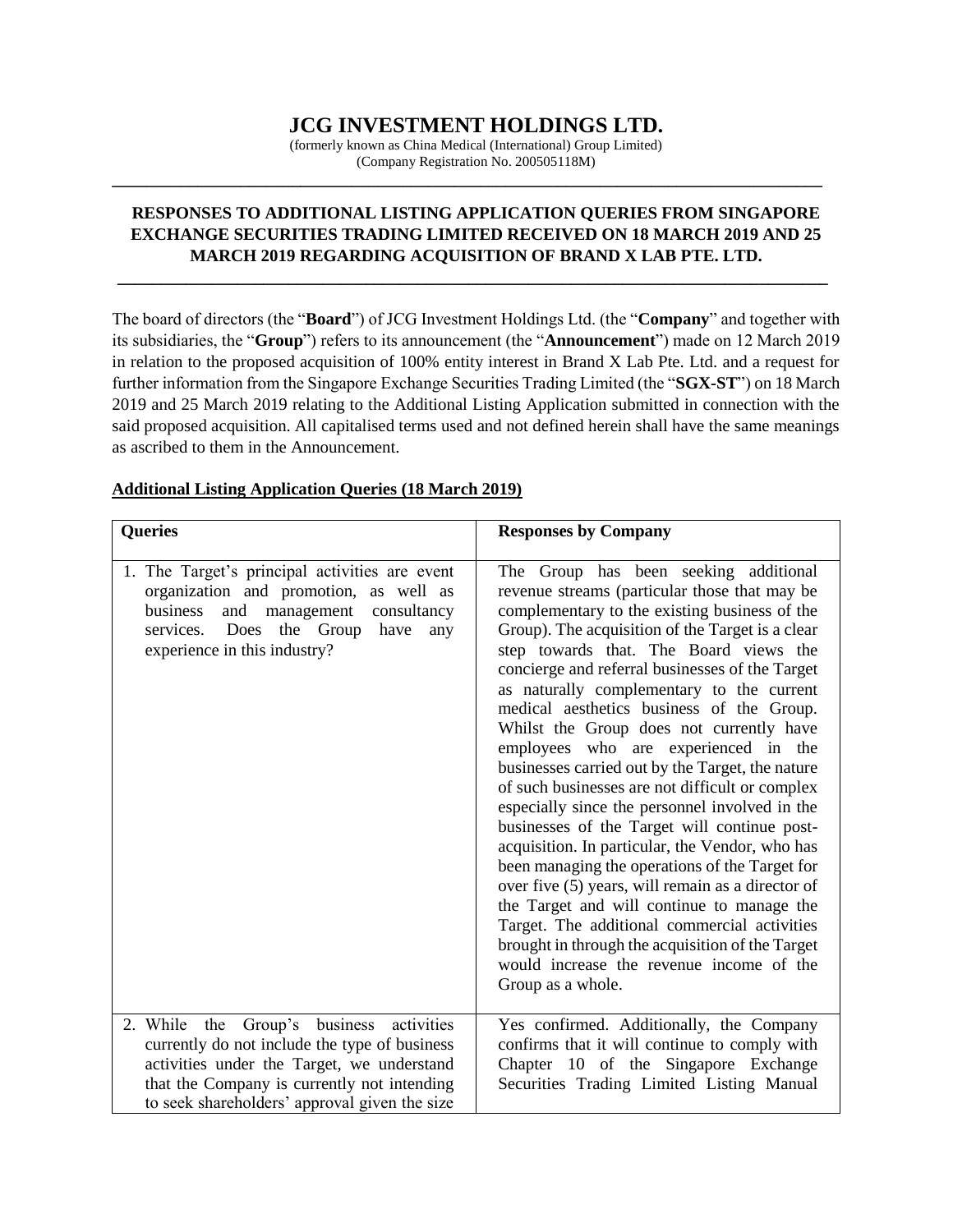| of the Proposed Acquisition, and will only<br>seek shareholders' approval subsequently,<br>when required. Please confirm this.               | Section B: Rules of Catalist in respect of any<br>future acquisitions of assets.                                                                                                                                                                  |
|----------------------------------------------------------------------------------------------------------------------------------------------|---------------------------------------------------------------------------------------------------------------------------------------------------------------------------------------------------------------------------------------------------|
| 3. Following the completion of the Proposed<br>Acquisition, is the intention for the Vendor to<br>remain as the sole director of the Target? | The Vendor will remain as the Executive<br>Director of the Target post-acquisition. In<br>addition, Mr Ang Kok Huan, our interim<br>Chairman, Executive Director and CEO will<br>also be appointed as Director of the Target<br>post-acquisition. |

## **Additional Listing Application Queries (25 March 2019)**

|    | Queries                                                                                                                                                                                                                                                                                                                                                                                                                                                                                                                                                                                                                                                                                                   | <b>Responses by Company</b>                                                                                                                                                                                                                                                                                                                                                                                                                                                                                                                                                                                                                                                                                                                                               |
|----|-----------------------------------------------------------------------------------------------------------------------------------------------------------------------------------------------------------------------------------------------------------------------------------------------------------------------------------------------------------------------------------------------------------------------------------------------------------------------------------------------------------------------------------------------------------------------------------------------------------------------------------------------------------------------------------------------------------|---------------------------------------------------------------------------------------------------------------------------------------------------------------------------------------------------------------------------------------------------------------------------------------------------------------------------------------------------------------------------------------------------------------------------------------------------------------------------------------------------------------------------------------------------------------------------------------------------------------------------------------------------------------------------------------------------------------------------------------------------------------------------|
| 1. | Following up on the Company's response to<br>Q1, the Company stated that the Vendor will<br>remain as a director of the Target and will<br>continue to manage the Target post-<br>However, noted from the<br>acquisition.<br>announcement that no service agreements<br>have been entered into with any person to be<br>appointed as director or executive officer in<br>connection<br>with<br>the<br>Proposed<br>Acquisition. Given that the Group currently<br>does not have employees who<br>are<br>experienced in the business carried out by the<br>Target, how does the Group intend to manage<br>the risk of not having someone experienced<br>to oversee and run the Target post-<br>acquisition? | The Company is in discussion with the Vendor<br>on the terms of her engagement and in light of the<br>concern raised by the Exchange, will enter into a<br>service agreement to appoint the Vendor as an<br>executive officer of the Group post-acquisition.<br>To emphasise, the intention has always been to<br>have the Vendor remain as a director of the<br>Target and to continue to manage the business of<br>the Target. As Mr Ang Kok Huan, our interim<br>Chairman, Executive Director and CEO also sits<br>on the Board of the Target, Mr Ang will be able<br>to ensure that reserved matters are raised to the<br>Board of the Company for approval first.                                                                                                    |
| 2. | Is the business of the Target covered under<br>the Group's existing mandate? If not, will<br>the Company be seeking shareholders'<br>approval for diversification of the mandate?<br>Pls note that, even if the Company has<br>obtained shareholders' approval to diversify<br>into the new business, the first major<br>acquisition (or aggregation of acquisitions)<br>under the new business will need to be<br>subject to specific shareholders' approval.                                                                                                                                                                                                                                            | Referring to paragraph 7(c) of Practice Note 10A<br>of the Catalist Rules, as none of the relevant<br>figures under Rule 1006 crosses the major<br>acquisition threshold of $75\%$ (Rule 1006(c) is<br>17.5% and Rule 1006(d) is 20.4%), the Company<br>is of the view that the acquisition will not result<br>in a significant increase in scale of operations.<br>Further, the acquisition would not result in a<br>change in control, nor is it expected to have a<br>significant adverse impact to the Company's<br>earnings, working capital or gearing.<br>In light of the abovementioned, the Company<br>believes that the acquisition would not result in a<br>change in risk profile of the Company, and that<br>the business of the Target are synergistic with |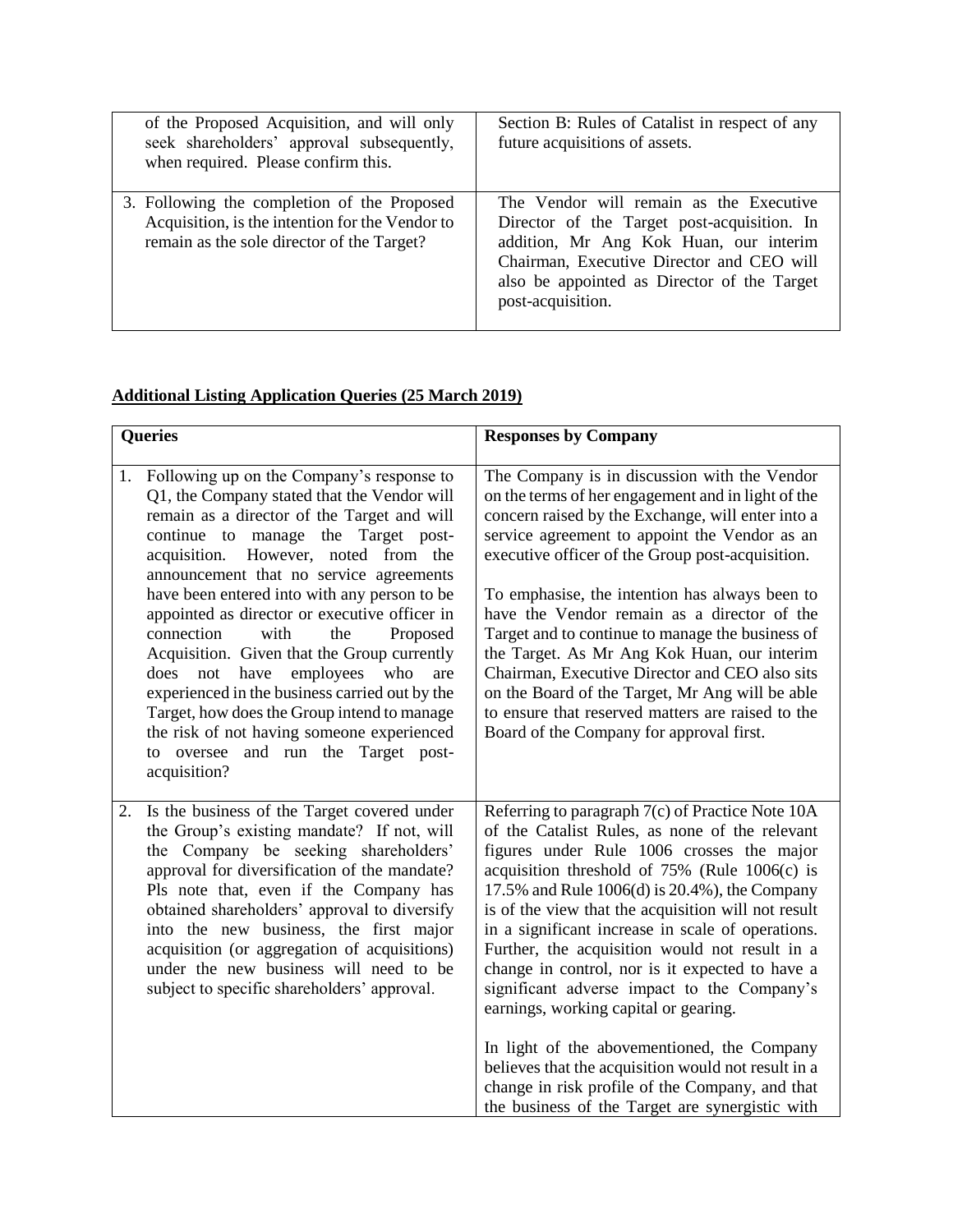|                                                                                                                                                                                                                                                                                                                                                                                                                                                                                                                                                       | and complimentary to the medical aesthetics and<br>healthcare business.<br>The Company notes the requirement that even if<br>shareholders' approval has been obtained for a<br>diversification into a new business, the first<br>major<br>acquisition<br>(or<br>aggregation<br>of<br>acquisitions) under the new business will need to<br>be subject to specific shareholders' approval.                                                                                                                                                                                                                                                                                                                                                                                                                                                                                                                                                                                                                                                                                                                                                                                                                                                                                                                                                                                                |
|-------------------------------------------------------------------------------------------------------------------------------------------------------------------------------------------------------------------------------------------------------------------------------------------------------------------------------------------------------------------------------------------------------------------------------------------------------------------------------------------------------------------------------------------------------|-----------------------------------------------------------------------------------------------------------------------------------------------------------------------------------------------------------------------------------------------------------------------------------------------------------------------------------------------------------------------------------------------------------------------------------------------------------------------------------------------------------------------------------------------------------------------------------------------------------------------------------------------------------------------------------------------------------------------------------------------------------------------------------------------------------------------------------------------------------------------------------------------------------------------------------------------------------------------------------------------------------------------------------------------------------------------------------------------------------------------------------------------------------------------------------------------------------------------------------------------------------------------------------------------------------------------------------------------------------------------------------------|
| How was the consideration of \$3.35m arrived<br>3.<br>the<br>Target's NAV<br>vis-à-vis<br>- of<br>at,<br>\$510k? Was a valuation conducted on the<br>Target? What did the Board consider in<br>agreeing to the purchase consideration?                                                                                                                                                                                                                                                                                                                | A financial due diligence was conducted on the<br>Target, and the consideration of \$3.35m was<br>arrived by applying 6.5 times to NAV of the<br>Target. No external valuation was conducted on<br>the Target as the acquisition is not significant.<br>The Board, having considered the historical<br>financials and earnings potential of the Target,<br>deemed the consideration to be appropriate for<br>such service companies as the valuation is in line<br>with other similar businesses of the same scale.                                                                                                                                                                                                                                                                                                                                                                                                                                                                                                                                                                                                                                                                                                                                                                                                                                                                     |
| The purchase consideration is to be satisfied<br>4.<br>by the issuance of Consideration Shares<br>(\$3.35m) as well as unlisted Consideration<br>Warrants.<br>Effectively,<br>the<br>total<br>consideration is more than \$3.35m.<br>This<br>should be stated clearly, as para $2.4.2(a)$ of<br>the announcement suggests that the purchase<br>consideration is \$3.35m; and para 2.4.2(b)<br>further states that the purchase consideration<br>is to be satisfied by issuance of Consideration<br>Shares and Consideration Warrants. Pls<br>explain. | The unlisted Consideration Warrants are to be<br>issued<br>the<br>Vendor<br>to<br>free<br>of<br>charge.<br>The intent for the issuance of Consideration<br>Warrants was to provide an opportunity for the<br>Company to raise additional funds.<br>Should the Consideration Warrants be exercised<br>by the Vendor, cash would be paid by the<br>warrantholder to the Company instead. This<br>offsets the total consideration value. Since both<br>the Issue Price and Consideration Warrants<br>Exercise Price are at S\$0.0018, which represents<br>a discount of 10.0% to the VWAP of S\$0.002 for<br>each share, the effective price per new share to<br>be issued as consideration and under the<br>Consideration Warrants would still be S\$0.0018.<br>In addition, assuming that the 310,185,185<br>Consideration Warrants are issued separately and<br>free of charge, the theoretical value of these<br>Consideration Warrants on the day of the SPA<br>was signed will be \$62,037, calculated based on<br>the difference between fair market value of<br>\$0.002 and exercise price of \$0.0018, multiplied<br>by the number of Consideration Warrants. By<br>theoretical<br>including<br>the<br>value<br>of<br>the<br>Consideration Warrants to the consideration<br>value, the theoretical total consideration value<br>would be S\$3.41 million. The relevant figures in |